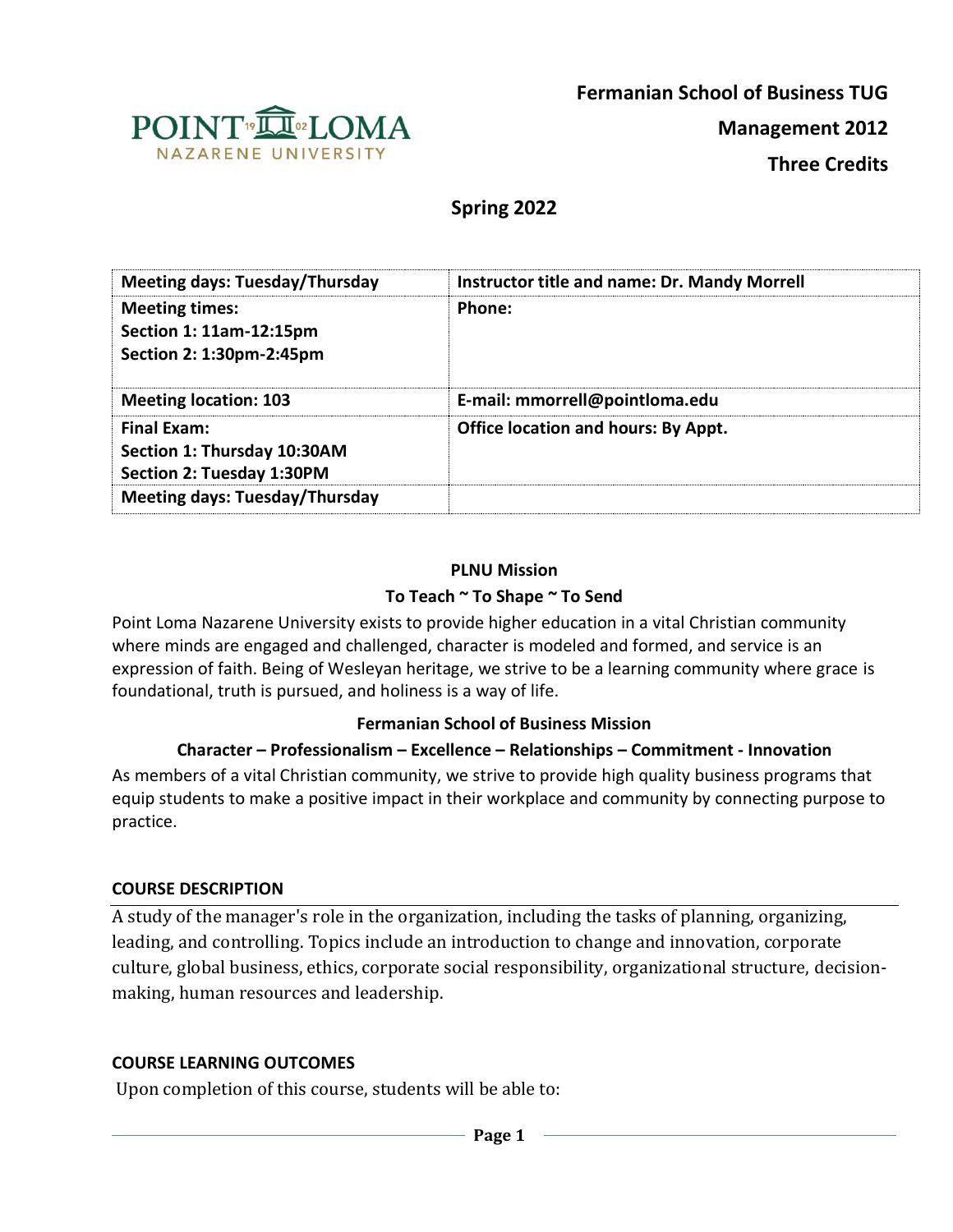1. Recognize management theorists and examine the importance of management theories (PLO 1, E2 & F1).

2. Describe the four functions of management (PLO 1, F1 & F2).

3. Exhibit and illustrate an understanding of management principles, including: human

resources, operations management, organizations and leadership (PLO 1, 2, E2, F1 & F2).

4. Employ decision making capabilities within a team (PLO 5, E2)

5. Use effective verbal and written communication to exhibit management principles, theories and current events (PLO 3).

6. Analyze ethical issues in the context of management theories (PLO 4).

# **COURSE CREDIT HOUR INFORMATION**

In the interest of providing sufficient time to accomplish the stated Course Learning Outcomes, this class meets the PLNU credit hour policy for a 3-unit class delivered over 16 weeks. Specific details about how the class meets the credit hour requirement can be provided upon request.

# **REQUIRED TEXTS AND RECOMMENDED STUDY RESOURCES**

- 1. **Exploring Management 6th Edition (2017). Schermerhorm and Bachrach. Wiley. ISBN: 978-1-119-39586-7 (Wiley PLUS not required but hard copy preferred)**
- 2. **Partridge, D. People over Profit (2015). Nelson. ISBN: 978-1501222306**

# **ASSESSMENT AND GRADING**

| Assignment distribution by percentage:                                                                                                                                                                                                                                                                                                                                        | Grade scale:                                                                                                                                                                                              |
|-------------------------------------------------------------------------------------------------------------------------------------------------------------------------------------------------------------------------------------------------------------------------------------------------------------------------------------------------------------------------------|-----------------------------------------------------------------------------------------------------------------------------------------------------------------------------------------------------------|
| Weekly quizzes 10%<br>Team Ethics/Supply Chain Presentation<br>15%<br>Executive Interview Paper/Discussion<br>$\bullet$<br>15%<br>Management in the Real World 5%<br>Team Current Event Presentations 5%<br>Midterm 10%<br>POP Discussions 5%<br>Teamwork Weekly Submissions 10%<br>Participation/Engagement 10%<br>Christian Practices Participation 5%<br>Final Exam<br>10% | $A = 93 - 100$<br>$C = 73 - 76$<br>$A = 92.9 - 90$<br>$C = 70 - 72$<br>$B+=87-89.9$<br>$D+=67-69$<br>$B = 83 - 86.9$<br>$D = 63 - 66$<br>$B = 80 - 82.9$<br>$D = 60 - 62$<br>$C+=77-79.9$<br>$F = 0 - 59$ |

# **INCOMPLETES AND LATE ASSIGNMENTS**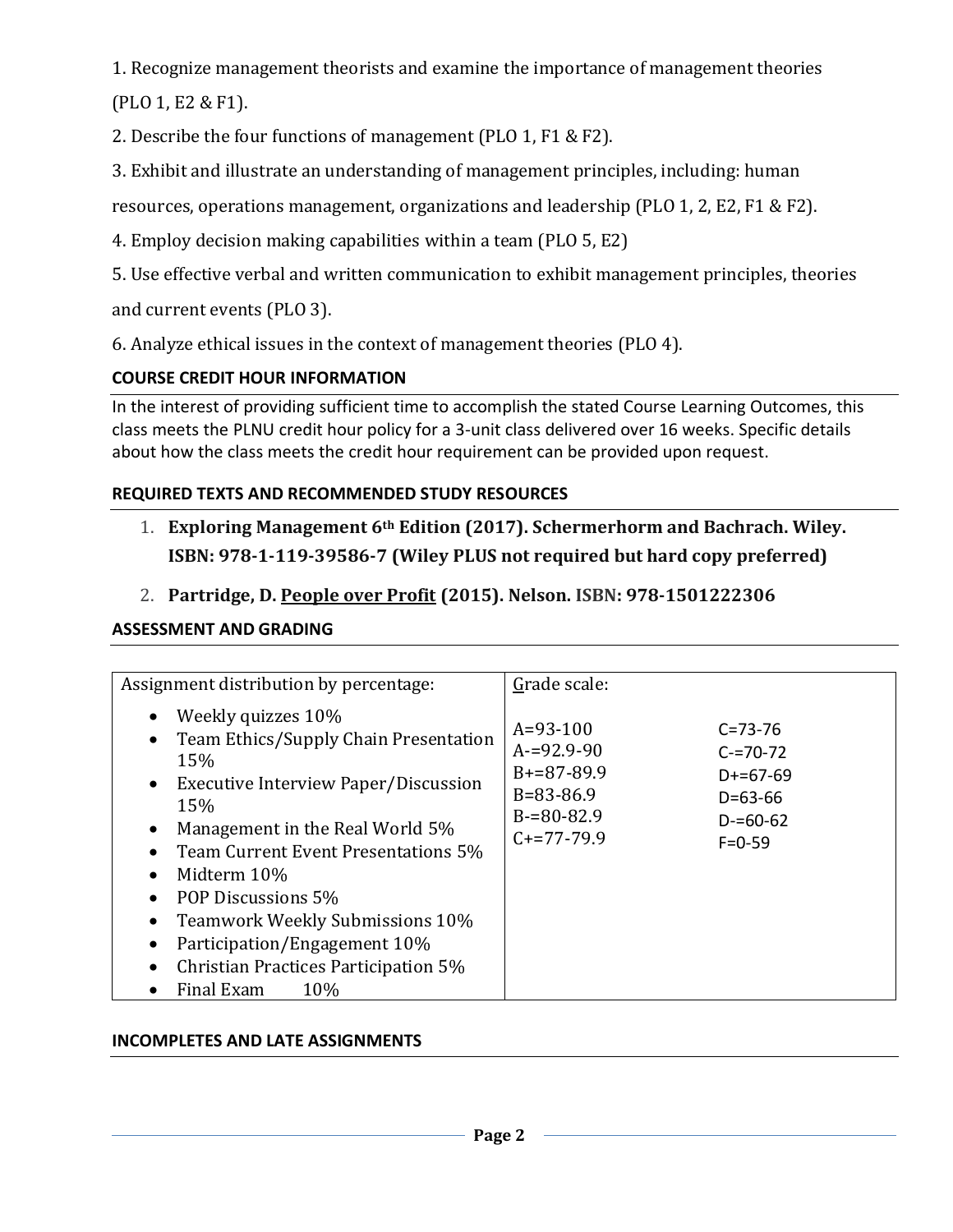All assignments are to be submitted/turned in by the beginning of the class session when they are due—including assignments posted in Canvas. Incompletes will only be assigned in extremely unusual circumstances.

# **SPIRITUAL CARE**

Please be aware PLNU strives to be a place where you grow as whole persons. To this end, we provide resources for our students to encounter God and grow in their Christian faith.

If students have questions, a desire to meet with the chaplain or have prayer requests you can contact the [Office of Spiritual Development](https://www.pointloma.edu/offices/spiritual-development)

# **PLNU COPYRIGHT POLICY**

Point Loma Nazarene University, as a non-profit educational institution, is entitled by law to use materials protected by the US Copyright Act for classroom education. Any use of those materials outside the class may violate the law.

### **PLNU ACADEMIC HONESTY POLICY**

Students should demonstrate academic honesty by doing original work and by giving appropriate credit to the ideas of others. Academic dishonesty is the act of presenting information, ideas, and/or concepts as one's own when in reality they are the results of another person's creativity and effort. A faculty member who believes a situation involving academic dishonesty has been detected may assign a failing grade for that assignment or examination, or, depending on the seriousness of the offense, for the course. Faculty should follow and students may appeal using the procedure in the university Catalog. See Academic Policies in the PLNU Catalog for further policy information.

### **PLNU ACADEMIC ACCOMMODATIONS POLICY**

PLNU is committed to providing equal opportunity for participation in all its programs, services, and activities. Students with disabilities may request course-related accommodations by contacting the Educational Access Center (EAC), located in the Bond Academic Center [\(EAC@pointloma.edu](mailto:EAC@pointloma.edu) or 619- 849-2486). Once a student's eligibility for an accommodation has been determined, the EAC will issue an academic accommodation plan ("AP") to all faculty who teach courses in which the student is enrolled each semester.

PLNU highly recommends that students speak with their professors during the first two weeks of each semester/term about the implementation of their AP in that particular course and/or if they do not wish to utilize some or all of the elements of their AP in that course.

Students who need accommodations for a disability should contact the EAC as early as possible (i.e., ideally before the beginning of the semester) to assure appropriate accommodations can be provided. It is the student's responsibility to make the first contact with the EAC.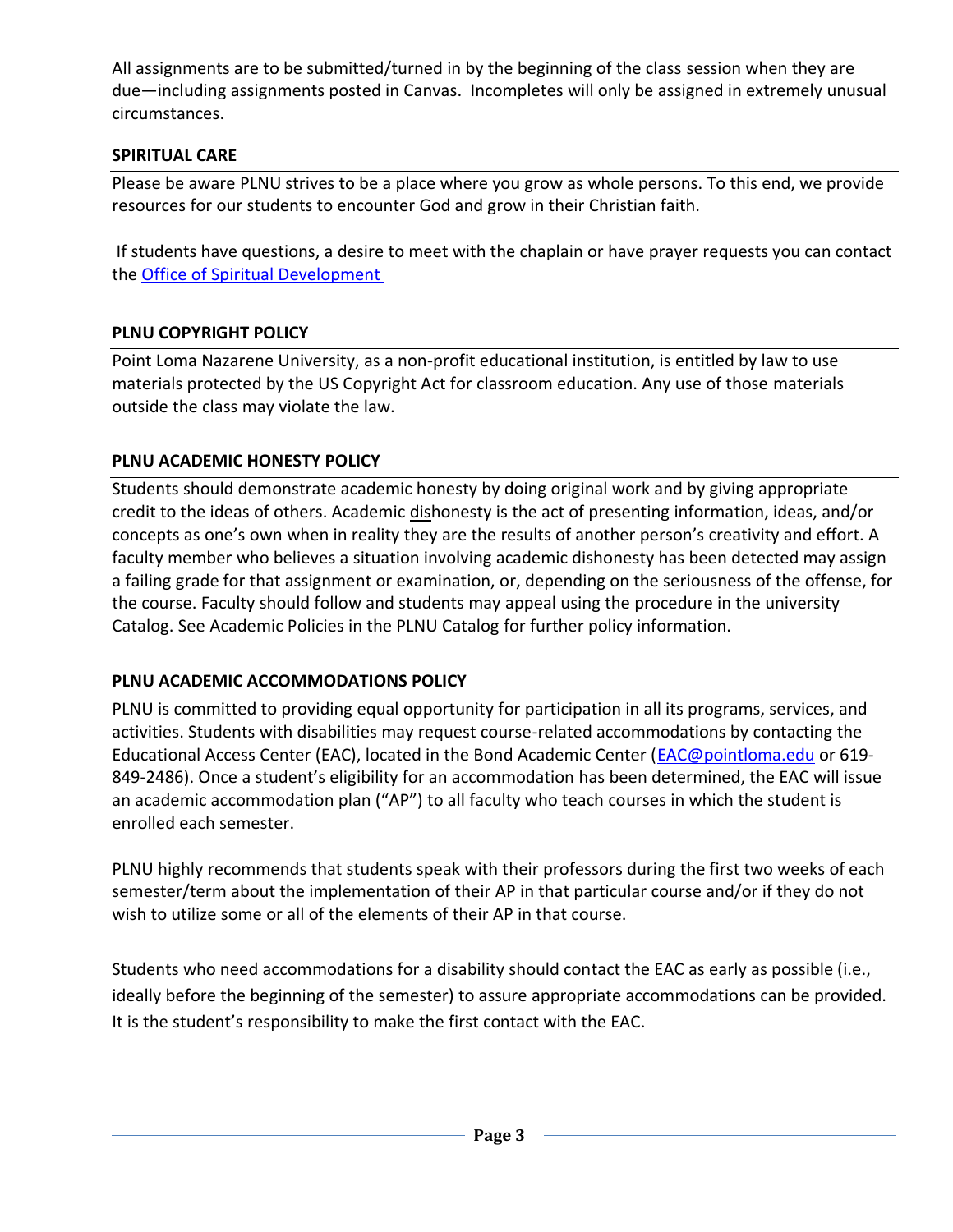Regular and punctual attendance at all class sessions is considered essential to optimum academic achievement. If the student is absent for more than 10 percent of class sessions, the faculty member will issue a written warning of de-enrollment. If the absences exceed 20 percent, the student may be de-enrolled without notice until the university drop date or, after that date, receive the appropriate grade for their work and participation.

### **USE OF TECHNOLOGY**

In order to be successful in your course, you'll need to meet the minimum technology and system requirements; please refer to the *[Technology and System Requirements](https://help.pointloma.edu/TDClient/1808/Portal/KB/ArticleDet?ID=108349)* information. Additionally, students are required to have headphone speakers, microphone, or webcams compatible with their computer available to use for any online or hybrid classes. Please note that any course with online proctored exams require a computer with a camera (tablets are not compatible) to complete exams online.

Problems with technology do not relieve you of the responsibility of participating, turning in your assignments, or completing your class work.

#### **FINAL EXAMINATION POLICY**

Successful completion of this class requires taking the final examination **on its scheduled day**. No requests for early examinations or alternative days will be approved.

#### **COURSE SCHEDULE AND ASSIGNMENTS**

Note: For each assignment, provide the following things:

- Description: Clear explanation of the assignment
- Requirements: Clearly identify all evaluation requirements for each assignment, including rubrics, if any, for assignments.
- Style standard: APA, Chicago, etc, if applicable.

### **COURSE SCHEDULE AND ASSIGNMENTS**

Note: All papers must be written in APA format.

See Canvas for assignment details.

\*Does not include weekly quizzes, team assignments, drafts or discussions.\*

\*\*All dates subject to change based on presentations/guest speakers/et

| <b>DATE</b>      | <b>CLASS CONTENT OR ASSIGNMENT**</b>              | <b>MAIN ASSIGNMENT</b> |
|------------------|---------------------------------------------------|------------------------|
| <b>PRESENTED</b> |                                                   | <b>DUE DATE</b>        |
| 1/13/22          | <b>Week One: Introductions/ Syllabus Overview</b> |                        |
| $1/18 - 20/22$   | <b>Week Two: Chapter 1; MVV</b>                   |                        |
| $1/25 - 27/22$   | Week Three: Chapter 14; 8                         |                        |
| $2/1 - 3/22$     | <b>Week Four: Chapter 2</b>                       |                        |
| $2/8 - 10/22$    | <b>Week Five: Chapter 3</b>                       | <b>MITRW Due</b>       |
| $2/15 - 17/22$   | Week Six: Supply Chain (Ch. 17.1)                 |                        |